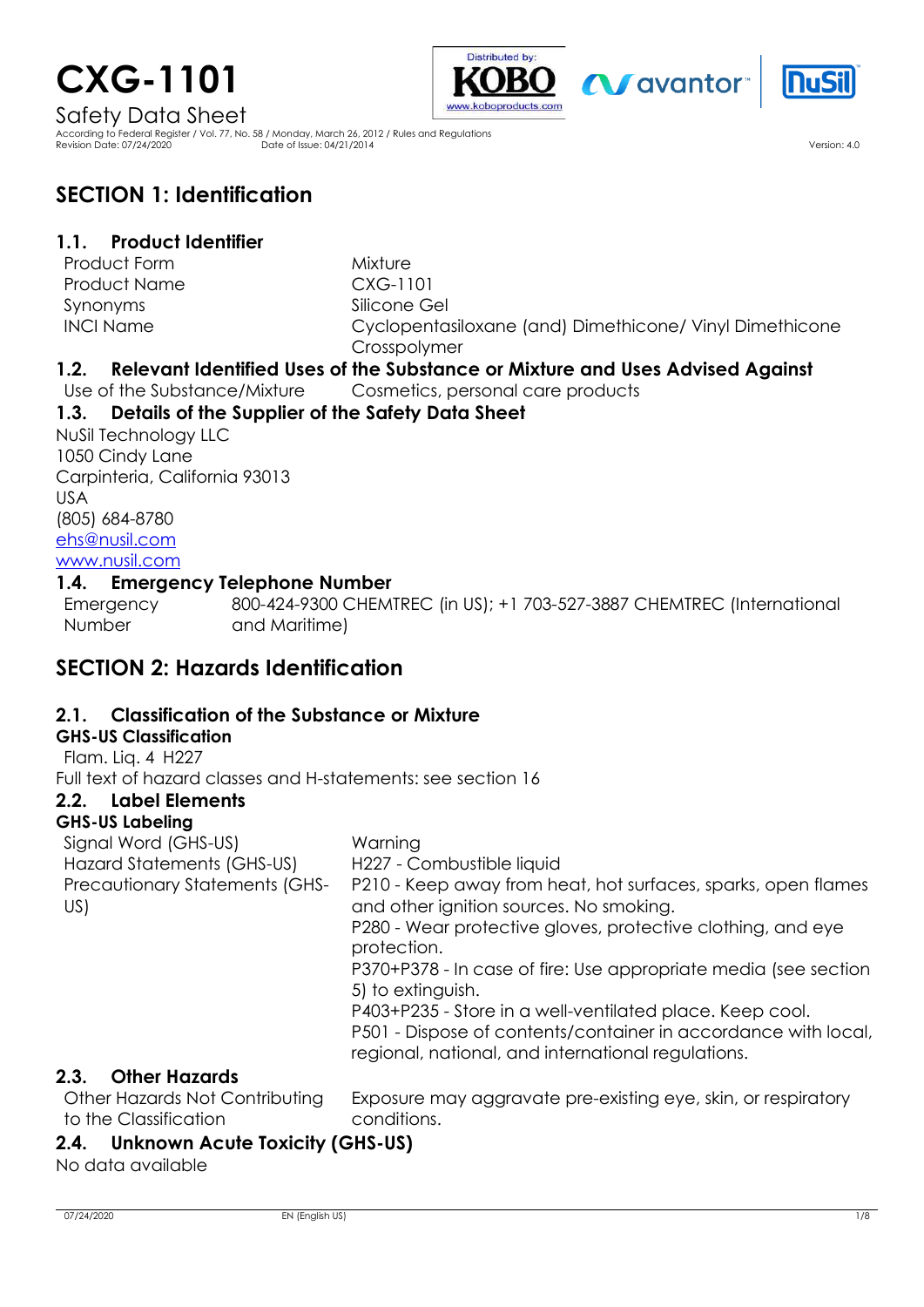# **SECTION 3: Composition/Information On Ingredients**

## **3.1. Substances**

Not applicable

#### **3.2. Mixtures**

| <b>Name</b>                                                                                                                   | <b>Product identifier</b> | %    | <b>GHS-US classification</b> |
|-------------------------------------------------------------------------------------------------------------------------------|---------------------------|------|------------------------------|
| Decamethylcyclopentasiloxane                                                                                                  | (CAS-No.) 541-02-6        | > 80 | Flam. Lig. 4, H227           |
| Siloxanes and Silicones, dimethyl,<br>methyl hydrogen, reaction products<br>with vinyl group-terminated dimethyl<br>siloxanes | (CAS No) 156065-02-0      | < 20 | Not classified               |

# **SECTION 4: First Aid Measures**

#### **4.1. Description of First-aid Measures**

| <b>First-aid Measures General</b>                                  | Never give anything by mouth to an unconscious person. If you<br>feel unwell, seek medical advice (show the label where |  |  |
|--------------------------------------------------------------------|-------------------------------------------------------------------------------------------------------------------------|--|--|
|                                                                    | possible).                                                                                                              |  |  |
| <b>First-aid Measures After</b>                                    | When symptoms occur: go into open air and ventilate                                                                     |  |  |
| Inhalation                                                         | suspected area. Obtain medical attention if breathing difficulty<br>persists.                                           |  |  |
| First-aid Measures After Skin                                      | Remove contaminated clothing. Drench affected area with                                                                 |  |  |
| Contact                                                            | water for at least 15 minutes. Obtain medical attention if                                                              |  |  |
|                                                                    | irritation develops or persists.                                                                                        |  |  |
| First-aid Measures After Eye                                       | Rinse cautiously with water for at least 15 minutes. Remove                                                             |  |  |
| Contact                                                            | contact lenses, if present and easy to do. Continue rinsing.                                                            |  |  |
|                                                                    | Obtain medical attention.                                                                                               |  |  |
| <b>First-aid Measures After</b>                                    | Rinse mouth. Do NOT induce vomiting. Obtain medical                                                                     |  |  |
| Ingestion                                                          | attention.                                                                                                              |  |  |
| Most Important Symptoms and Effects Both Acute and Delayed<br>4.2. |                                                                                                                         |  |  |
| Symptoms/Injuries                                                  | Not expected to present a significant hazard under anticipated                                                          |  |  |
|                                                                    | conditions of normal use.                                                                                               |  |  |
| Symptoms/Injuries After                                            | Prolonged exposure may cause irritation.                                                                                |  |  |
| Inhalation                                                         |                                                                                                                         |  |  |
| Symptoms/Injuries After Skin<br>Contact                            | Prolonged exposure may cause skin irritation.                                                                           |  |  |
| Symptoms/Injuries After Eye                                        | May cause slight irritation to eyes.                                                                                    |  |  |
| Contact                                                            |                                                                                                                         |  |  |
| Symptoms/Injuries After                                            | Ingestion may cause adverse effects.                                                                                    |  |  |
| Ingestion                                                          |                                                                                                                         |  |  |
| Chronic Symptoms                                                   | None expected under normal conditions of use.                                                                           |  |  |
|                                                                    | 4.3. Indication of Any Immediate Medical Attention and Special Treatment Needed                                         |  |  |

If exposed or concerned, get medical advice and attention. If medical advice is needed, have product container or label at hand.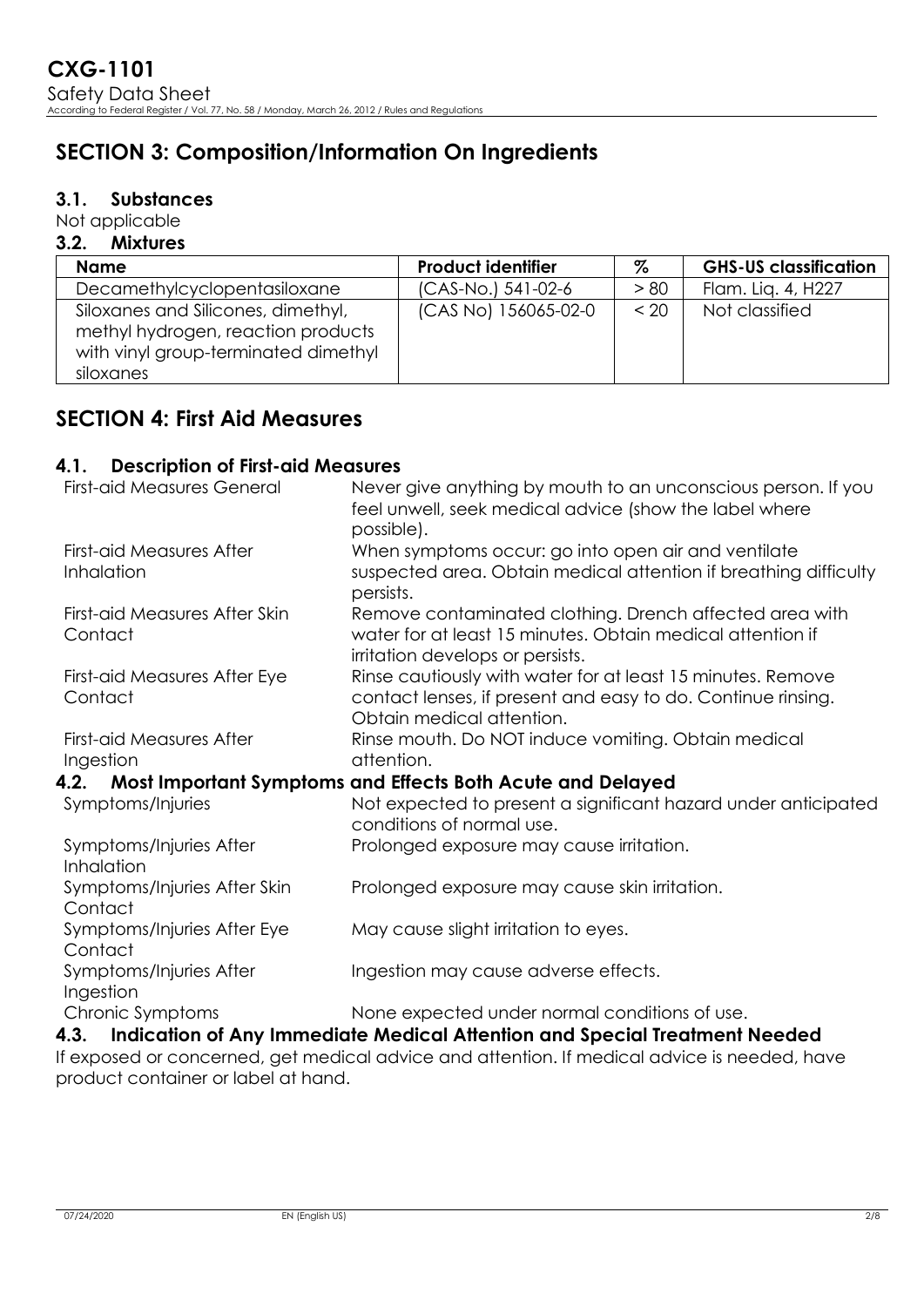# **SECTION 5: Fire-Fighting Measures**

## **5.1. Extinguishing Media**

| Suitable Extinguishing Media                             | : Dry chemical powder, alcohol-resistant foam, carbon dioxide<br>(CO <sub>2</sub> ). Water may be ineffective but water should be used to<br>keep fire-exposed container cool.                                                 |
|----------------------------------------------------------|--------------------------------------------------------------------------------------------------------------------------------------------------------------------------------------------------------------------------------|
| Unsuitable Extinguishing Media                           | : Do not use a heavy water stream. A heavy water stream may<br>spread burning liquid.                                                                                                                                          |
| 5.2.                                                     | <b>Special Hazards Arising From the Substance or Mixture</b>                                                                                                                                                                   |
| Fire Hazard                                              | Combustible liquid.                                                                                                                                                                                                            |
| <b>Explosion Hazard</b>                                  | May form flammable or explosive vapor-air mixture.                                                                                                                                                                             |
| Reactivity                                               | Reacts violently with strong oxidizers. Increased risk of fire or<br>explosion.                                                                                                                                                |
| <b>Advice for Firefighters</b><br>5.3.                   |                                                                                                                                                                                                                                |
| Precautionary Measures Fire<br>Firefighting Instructions | Exercise caution when fighting any chemical fire.<br>Use water spray or fog for cooling exposed containers. In case<br>of major fire and large quantities: Evacuate area. Fight fire<br>remotely due to the risk of explosion. |
| Protection During Firefighting                           | Do not enter fire area without proper protective equipment,<br>including respiratory protection.                                                                                                                               |
| <b>Hazardous Combustion</b><br>Products                  | Carbon oxides (CO, CO <sub>2</sub> ). Silicon oxides. Explosive hydrogen<br>gas.                                                                                                                                               |

# **SECTION 6: Accidental Release Measures**

## **6.1. Personal Precautions, Protective Equipment And Emergency Procedures**

| <b>General Measures</b>                             | Avoid breathing (vapor, mist, spray). Do not get in eyes, on skin,<br>or on clothing. Keep away from heat, hot surfaces, sparks,<br>open flames, and other ignition sources. No smoking. Use<br>special care to avoid static electric charges.                                                 |
|-----------------------------------------------------|------------------------------------------------------------------------------------------------------------------------------------------------------------------------------------------------------------------------------------------------------------------------------------------------|
| 6.1.1. For Non-Emergency Personnel                  |                                                                                                                                                                                                                                                                                                |
| Protective Equipment<br><b>Emergency Procedures</b> | Use appropriate personal protective equipment (PPE).<br>Evacuate unnecessary personnel. Stop leak if safe to do so.                                                                                                                                                                            |
| 6.1.2. For emergency responders                     |                                                                                                                                                                                                                                                                                                |
| Protective Equipment                                | Equip cleanup crew with proper protection.                                                                                                                                                                                                                                                     |
| <b>Emergency Procedures</b>                         | Upon arrival at the scene, a first responder is expected to<br>recognize the presence of dangerous goods, protect oneself<br>and the public, secure the area, and call for the assistance of<br>trained personnel as soon as conditions permit. Ventilate area.<br>Eliminate ignition sources. |
| <b>Environmental Precautions</b><br>6.2.            |                                                                                                                                                                                                                                                                                                |
| Prevent entry to sewers and public waters.          |                                                                                                                                                                                                                                                                                                |
| 6.3.                                                | <b>Methods and Materials for Containment and Cleaning Up</b>                                                                                                                                                                                                                                   |
| For Containment                                     | Contain any spills with dikes or absorbents to prevent migration                                                                                                                                                                                                                               |

and entry into sewers or streams. As an immediate precautionary measure, isolate spill or leak area in all directions.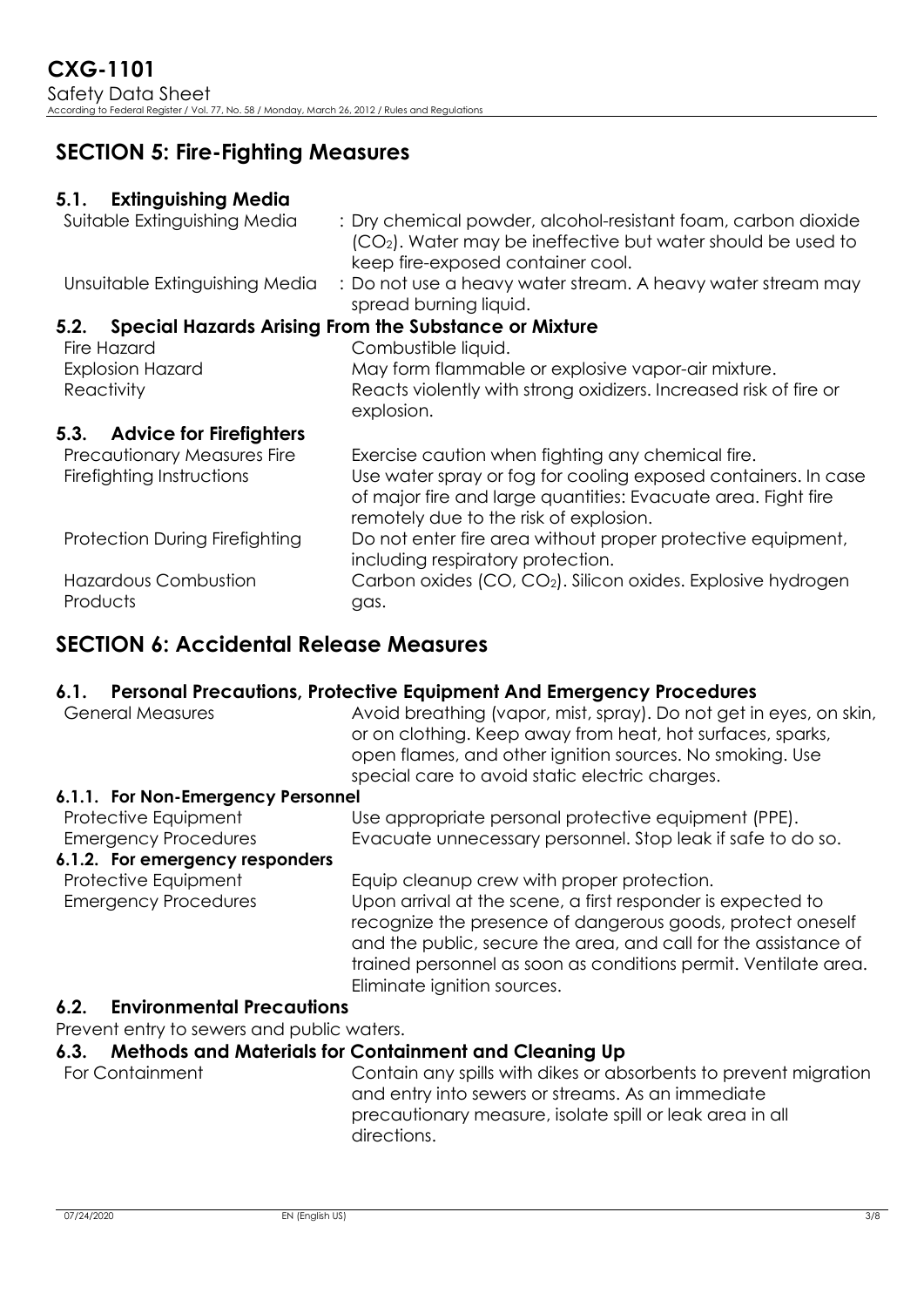| Methods for Cleaning Up | Clean up spills immediately and dispose of waste safely.<br>Transfer spilled material to a suitable container for disposal.<br>Contact competent authorities after a spill. Absorb and/or<br>contain spill with inert material. Do not take up in combustible<br>material such as: saw dust or cellulosic material. Use only non- |
|-------------------------|-----------------------------------------------------------------------------------------------------------------------------------------------------------------------------------------------------------------------------------------------------------------------------------------------------------------------------------|
|                         | sparking tools.                                                                                                                                                                                                                                                                                                                   |

#### **6.4. Reference to Other Sections**

See Section 8 for exposure controls and personal protection and Section 13 for disposal considerations.

# **SECTION 7: Handling And Storage**

#### **7.1. Precautions for Safe Handling**

| Additional Hazards When<br>Processed | Handle empty containers with care because residual vapors<br>are flammable.                                                                                                                                                                                                                                     |
|--------------------------------------|-----------------------------------------------------------------------------------------------------------------------------------------------------------------------------------------------------------------------------------------------------------------------------------------------------------------|
| Precautions for Safe Handling        | Wash hands and other exposed areas with mild soap and<br>water before eating, drinking or smoking and when leaving<br>work. Avoid prolonged contact with eyes, skin and clothing.<br>Avoid breathing vapors, mist, spray. Take precautionary<br>measures against static discharge. Use only non-sparking tools. |
| Hygiene Measures                     | Handle in accordance with good industrial hygiene and safety<br>procedures.                                                                                                                                                                                                                                     |
| 7.2.                                 | <b>Conditions for Safe Storage, Including Any Incompatibilities</b>                                                                                                                                                                                                                                             |
| <b>Technical Measures</b>            | Comply with applicable regulations. Take action to prevent<br>static discharges. Ground and bond container and receiving<br>equipment. Use explosion-proof electrical, ventilating, and<br>lighting equipment.                                                                                                  |
| <b>Storage Conditions</b>            | Store in a dry, cool place. Keep/Store away from direct sunlight,<br>extremely high or low temperatures and incompatible<br>materials. Store in a well-ventilated place. Keep container<br>tightly closed. Keep in fireproof place.                                                                             |
| Incompatible Materials               | Strong acids, strong bases, strong oxidizers.                                                                                                                                                                                                                                                                   |
| 7.3. Specific End Use(s)             |                                                                                                                                                                                                                                                                                                                 |

For professional use only.

# **SECTION 8: Exposure Controls/Personal Protection**

#### **8.1. Control Parameters**

For substances listed in section 3 that are not listed here, there are no established exposure limits from the manufacturer, supplier, importer, or the appropriate advisory agency including: ACGIH (TLV), or OSHA (PEL).

## **8.2. Exposure Controls**

Appropriate Engineering Controls

Emergency eye wash fountains and safety showers should be available in the immediate vicinity of any potential exposure. Ensure adequate ventilation, especially in confined areas. Ensure all national/local regulations are observed. Gas detectors should be used when flammable gases or vapors may be released. Proper grounding procedures to avoid static electricity should be followed. Use explosion-proof equipment.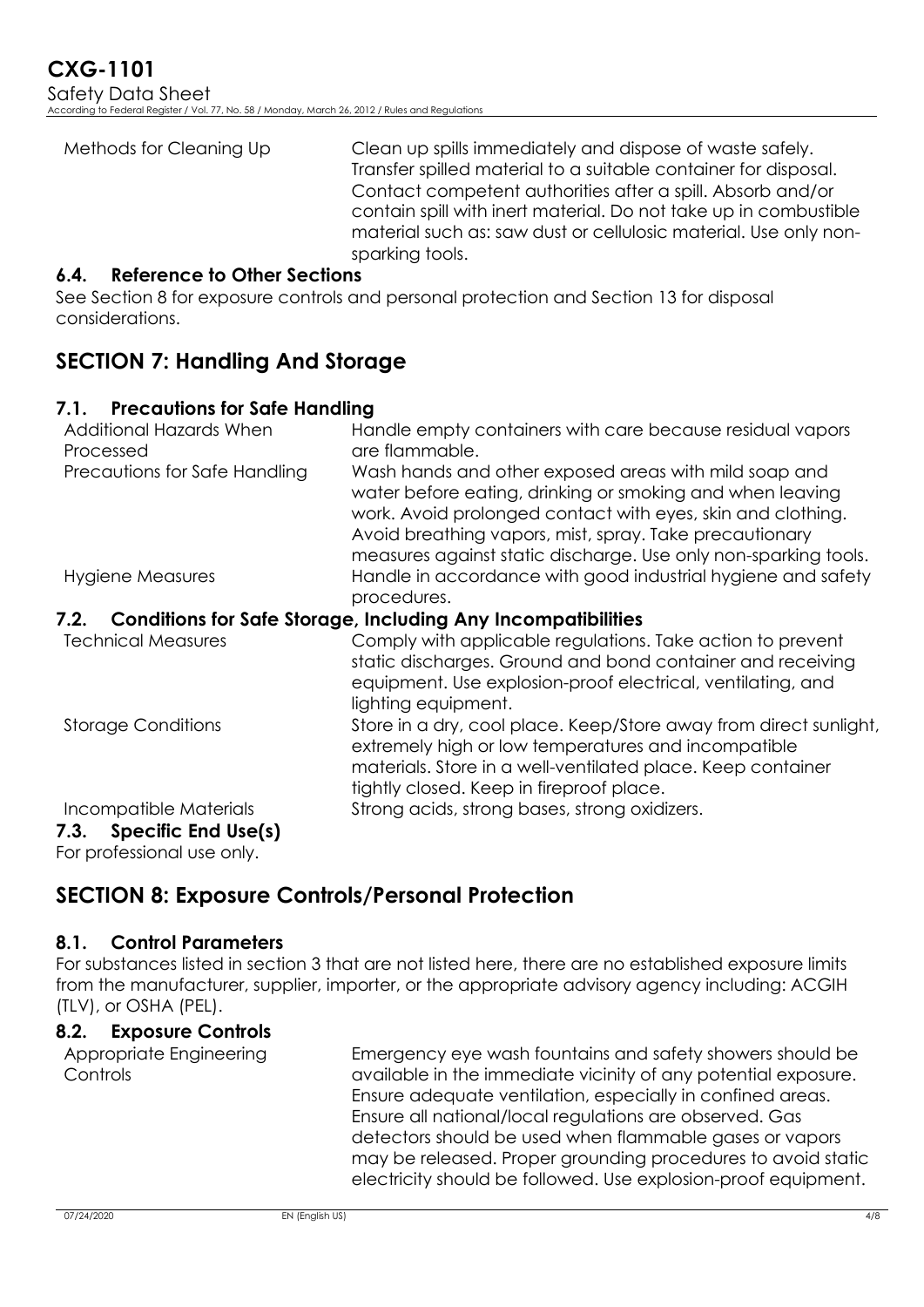| Personal Protective Equipment                                                                                                | Gloves. Protective clothing. Protective goggles.                                                                                                                                                                                                                       |
|------------------------------------------------------------------------------------------------------------------------------|------------------------------------------------------------------------------------------------------------------------------------------------------------------------------------------------------------------------------------------------------------------------|
| <b>Materials For Protective</b><br>Clothing<br><b>Hand Protection</b><br>Eye And Face Protection<br>Skin And Body Protection | Chemically resistant materials and fabrics. Wear fire/flame<br>resistant/retardant clothing.<br>Wear protective gloves.<br>Chemical safety goggles.<br>Wear suitable protective clothing.                                                                              |
| <b>Respiratory Protection</b>                                                                                                | If exposure limits are exceeded or irritation is experienced,<br>approved respiratory protection should be worn. In case of<br>inadequate ventilation, oxygen deficient atmosphere, or<br>where exposure levels are not known wear approved<br>respiratory protection. |
| Other Information                                                                                                            | When using, do not eat, drink or smoke.                                                                                                                                                                                                                                |

# **SECTION 9: Physical and Chemical Properties**

## **9.1. Information on Basic Physical and Chemical Properties**

| <b>Physical State</b>                        | Gel                  |
|----------------------------------------------|----------------------|
| Appearance                                   | Colorless            |
| Odor                                         | Odorless             |
| Odor Threshold                               | No data available    |
| рH                                           | No data available    |
| Evaporation Rate                             | No data available    |
| <b>Melting Point</b>                         | No data available    |
| Freezing Point                               | No data available    |
| <b>Boiling Point</b>                         | No data available    |
| <b>Flash Point</b>                           | 77 °C (171 °F)       |
| Auto-ignition Temperature                    | No data available    |
| Decomposition Temperature                    | No data available    |
| Flammability (solid, gas)                    | Not applicable       |
| <b>Vapor Pressure</b>                        | No data available    |
| Relative Vapor Density at 20 °C              | No data available    |
| <b>Relative Density</b>                      | No data available    |
| <b>Specific Gravity</b>                      | 0.91                 |
| Solubility                                   | Water: Insoluble     |
|                                              | Alcohol: Insoluble   |
|                                              | Lipids: Insoluble    |
| <b>Partition Coefficient n-Octanol/Water</b> | No data available    |
| <b>Viscosity</b>                             | 400,000 - 700,000 cP |

**9.2. Other Information** No additional information available

# **SECTION 10: Stability and Reactivity**

## **10.1. Reactivity**

Reacts violently with strong oxidizers. Increased risk of fire or explosion.

#### **10.2. Chemical Stability**

Combustible liquid. May form flammable or explosive vapor-air mixture.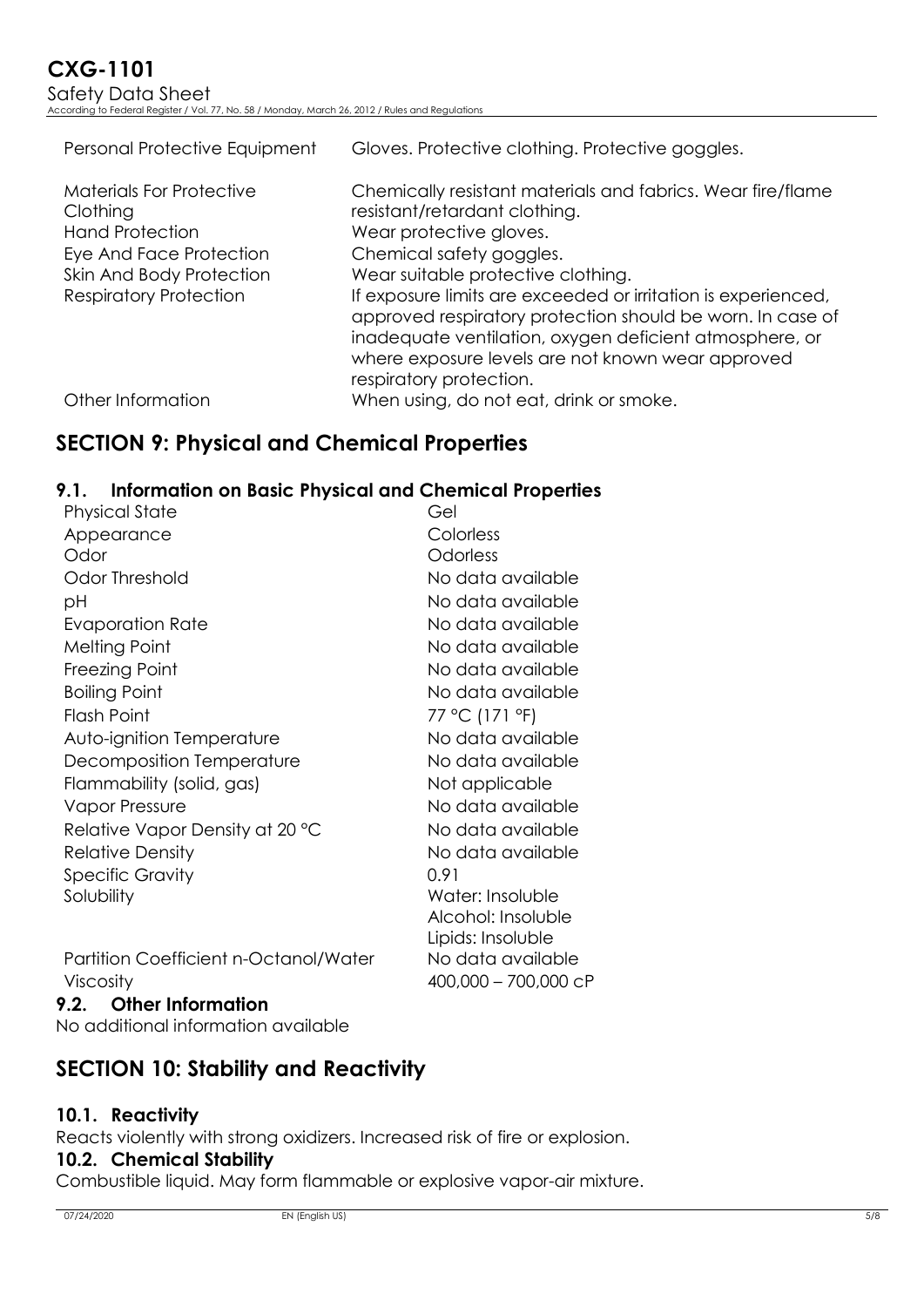# **CXG-1101**

Safety Data Sheet According to Federal Register / Vol. 77, No. 58 / Monday, March 26, 2012 / Rules and Regulations

## **10.3. Possibility of Hazardous Reactions**

Hazardous polymerization will not occur.

## **10.4. Conditions to Avoid**

Direct sunlight, extremely high or low temperatures, heat, hot surfaces, sparks, open flames, incompatible materials, and other ignition sources.

#### **10.5. Incompatible Materials**

Strong acids, strong bases, strong oxidizers.

#### **10.6. Hazardous Decomposition Products**

May produce explosive hydrogen gas on contact with incompatibilities or upon thermal decomposition.

# **SECTION 11: Toxicological Information**

## **11.1. Information on Toxicological Effects**

| Acute Toxicity (Oral)                                 | : Not classified                              |
|-------------------------------------------------------|-----------------------------------------------|
| Acute Toxicity (Dermal)                               | : Not classified                              |
| Acute Toxicity (Inhalation)                           | : Not classified                              |
| <b>Skin Corrosion/Irritation</b>                      | Not classified                                |
| Serious Eye Damage/Irritation                         | Not classified                                |
| Respiratory or Skin Sensitization                     | Not classified                                |
| Germ Cell Mutagenicity                                | Not classified                                |
| Carcinogenicity                                       | Not classified                                |
| Reproductive Toxicity                                 | : Not classified                              |
| Specific Target Organ Toxicity (Single<br>Exposure)   | : Not classified                              |
| Specific Target Organ Toxicity (Repeated<br>Exposure) | : Not classified                              |
| <b>Aspiration Hazard</b>                              | Not classified                                |
| Symptoms/Injuries After                               | Prolonged exposure may cause irritation.      |
| Inhalation                                            |                                               |
| Symptoms/Injuries After Skin                          | Prolonged exposure may cause skin irritation. |
| Contact                                               |                                               |
| Symptoms/Injuries After Eye                           | May cause slight irritation to eyes.          |
| Contact                                               |                                               |
| Symptoms/Injuries After<br>Ingestion                  | Ingestion may cause adverse effects.          |
| Chronic Symptoms                                      | None expected under normal conditions of use. |
|                                                       |                                               |

# **SECTION 12: Ecological Information**

Ecology - General interval in Not classified.

| 12.2. Persistence and Degradability |                  |  |
|-------------------------------------|------------------|--|
| <b>CXG-1101</b>                     |                  |  |
| Persistence and Degradability       | Not established. |  |
| 12.3. Bioaccumulative Potential     |                  |  |
| <b>CXG-1101</b>                     |                  |  |
| <b>Bioaccumulative Potential</b>    | Not established. |  |
|                                     |                  |  |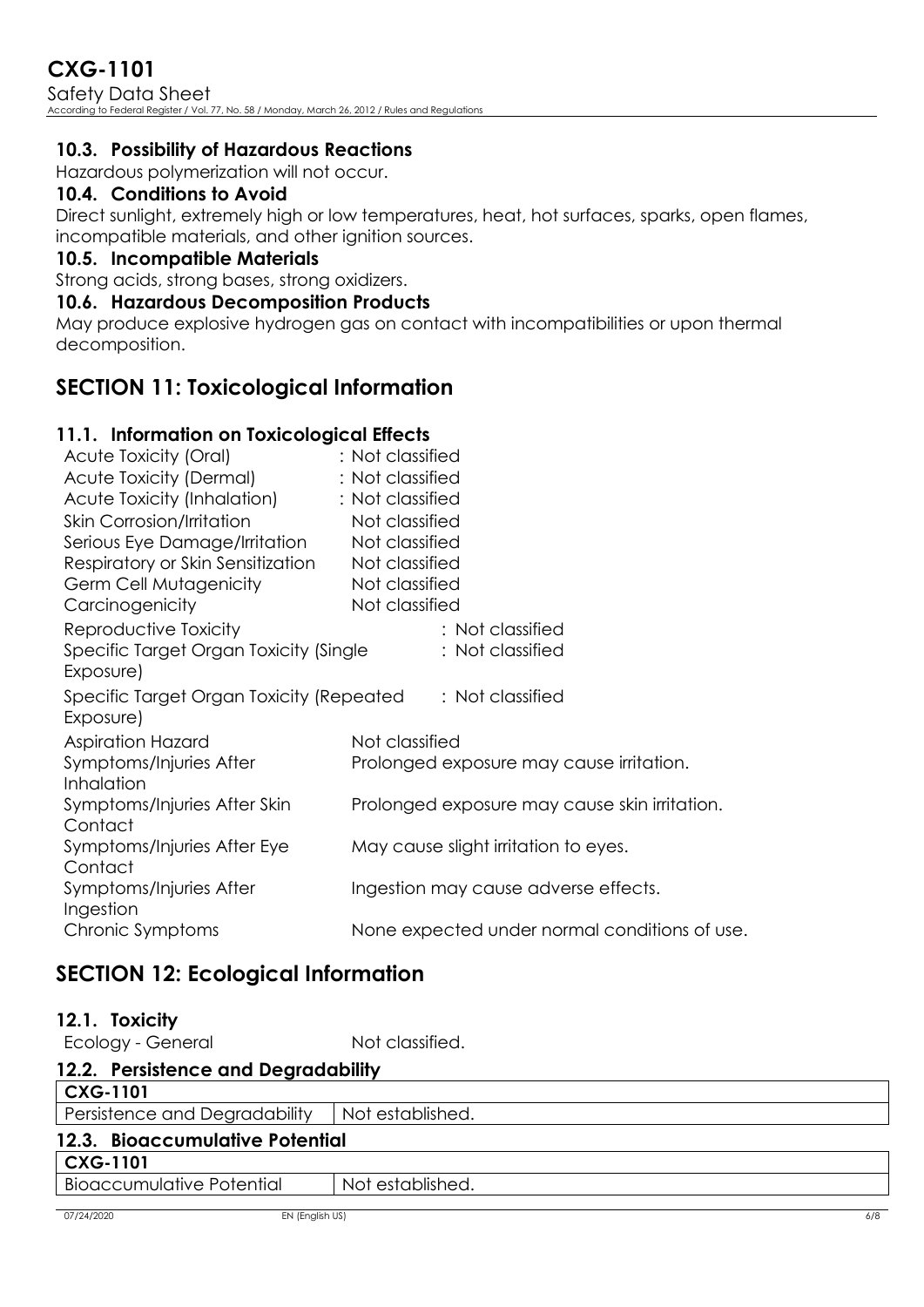**CXG-1101** Safety Data Sheet According to Federal Register / Vol. 77, No. 58 / Monday, March 26, 2012 / Rules and Regulations

## **12.4. Mobility In Soil**

No additional information available

#### **12.5. Other Adverse Effects**

Other Information : Avoid release to the environment.

## **SECTION 13: Disposal Considerations**

#### **13.1. Waste Treatment Methods**

| <b>Waste Disposal</b>     | Dispose of contents/container in accordance with local,                     |
|---------------------------|-----------------------------------------------------------------------------|
| <b>Recommendations</b>    | regional, national, and international regulations.                          |
| Additional Information    | Handle empty containers with care because residual vapors<br>are flammable. |
| Ecology - Waste Materials | Avoid release to the environment.                                           |

# **SECTION 14: Transport Information**

The shipping description(s) stated herein were prepared in accordance with certain assumptions at the time the SDS was authored, and can vary based on a number of variables that may or may not have been known at the time the SDS was issued.

#### **14.1. In Accordance with DOT**

| 14.2.                        | In Accordance with IMDG Not regulated for transport |
|------------------------------|-----------------------------------------------------|
| <b>Packing Group</b>         |                                                     |
| <b>Identification Number</b> | NA1993                                              |
|                              | Decamethylcyclopentasiloxane)                       |
| Proper Shipping Name         | COMBUSTIBLE LIQUID, N.O.S. (CONTAINS                |

14.3. In Accordance with IATA Not requlated for transport

# **SECTION 15: Regulatory Information**

#### **15.1. US Federal Regulations**

*All components in this mixture are listed on the United States Environmental Protection Agency Toxic Substances Control Act (TSCA) inventory, have been exempted, are not listed, not disclosed due to CBI requirements or disclosure rules according to the relevant regulation.*

| . Caga pa |                                                                                                 |
|-----------|-------------------------------------------------------------------------------------------------|
|           | SARA Section 311/312 Hazard   Physical hazard - Flammable (gases, aerosols, liquids, or solids) |
| Classes   |                                                                                                 |

#### **15.2. US State Regulations**

Neither this product nor its chemical components appear on any US state lists, or its chemical components are not required to be disclosed.

: 07/24/2020

# **SECTION 16: Other Information, Including Date of Preparation or Last Revision**

| Date of Preparation or Latest |  |
|-------------------------------|--|
| Revision                      |  |
| Other Information             |  |

This document has been prepared in accordance with the SDS requirements of the OSHA Hazard Communication Standard 29 CFR 1910.1200.